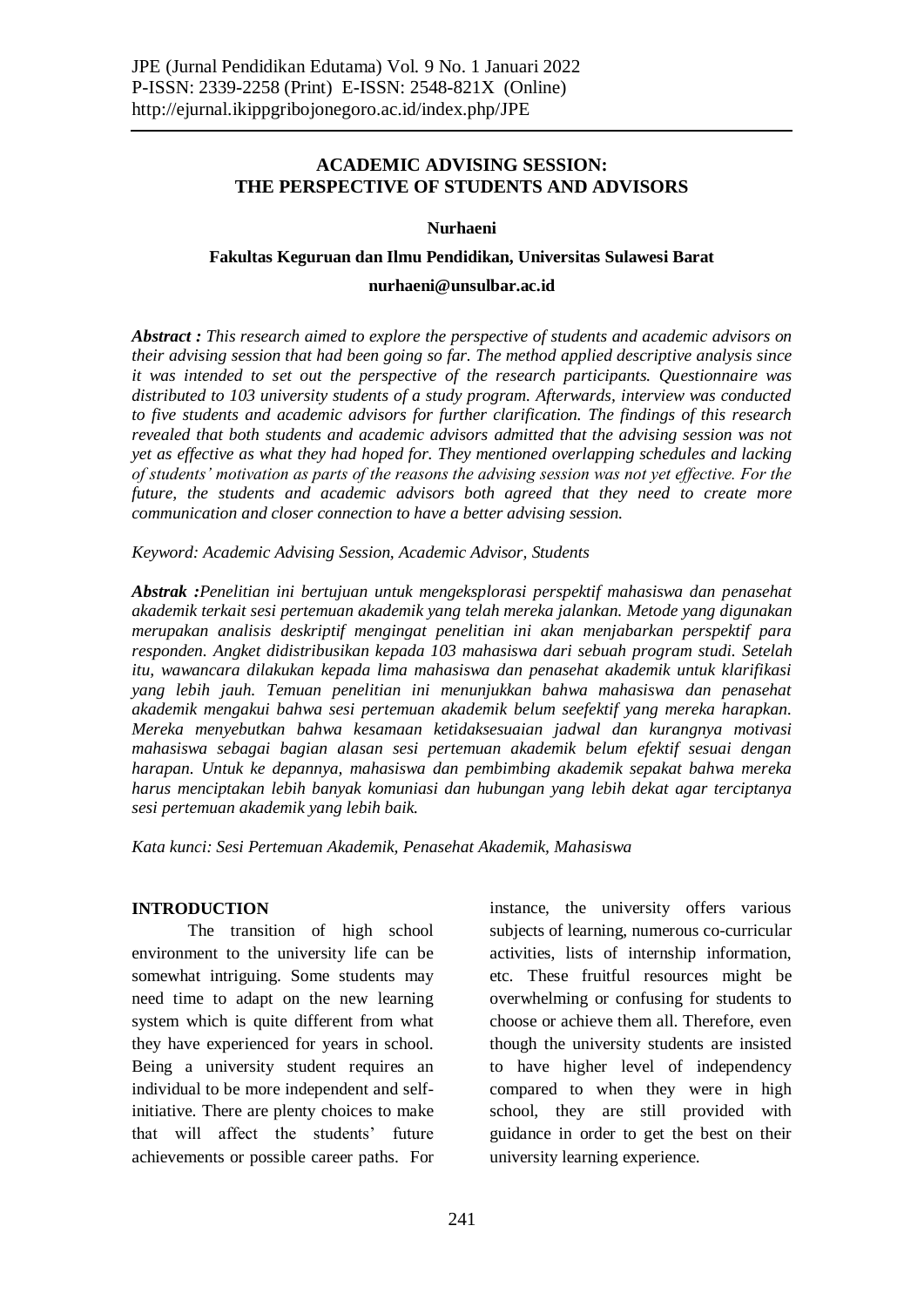At the time the students registered as freshmen, they are assigned to an academic advisor. The academic advisor plays role as a guidance for the students during their study in the university. Notwithstanding advisor's role is clearly mentioned to be restrained on academic issues, yet in practice, it can expand to several aspects of students' lives as long as they have indication of affecting students' academic achievements. Nonetheless, the effective interaction between students and the academic advisors seems to not be implemented well as generally expected. As Crookston (2009) highlighted that too often both parties launch into a relationship assuming both have the same idea of what the role of each is to be in the advisorstudent relationship, so the result is often counterproductive, if not total disaster. That fact causes plenty of students are still wandering on their own in shaping their academic records and solving issued they have encountered during their study in the university.

Numerous studies have been conducted to investigate the impact of academic advisors on the characters development of students. Partawibawa, Fathudin, and Wibowo (2014) have found that students' characters development can be affected positively by their academic supervisors in the aspect of education and teaching, research, and community service. The students agree that the role of their academic supervisor have positive impact in their characters development. The study further explored that the roles of academic supervisors are affected by several factors, such as, (a) the different levels of the students' maturity; it can be solved by improving the students' mind set, (b) psychological, socio emotional, and cultural differences.

Looking on how significant the academic advisors role for students'

development during their study, the wellestablished communication between them should be highlighted. The more a student and his or her advisor discussed personal and school-related issues, career options, college policies, academic deadlines, and study skills and tips, the more likely it was that the student positively and had higher level of satisfaction with college (Pargett, 2011). Hence, an academic advisor should be willing to lend an ear to their students to find out the most related advice to give to the students. A good advisor should listen to the student and give them all the available options because students will appreciate the value of useful advice and are therefore likely to return for more advice, which in turn will help increase student enrollment, engagement and graduation rates (Khali & Williamson, 2014).

To get more connected to their students, and at the same time fulfilling their duty, an academic advisor should recognize the functions of academic advising session. Smith and Allen (2006) convey the list of academic advising functions as: Overall connect, Major connect, General education connect, Degree connect, and Out-of-class connect (advising on all aspects of students' life, academic or non-academic which is assumed to affect the students' academic achievements), Referral academic and Referral nonacademic (finding the sources to accommodate or help students' needs or problems), How things work and Accurate information (Giving information and assisting students with understanding how things work at the university), Skills abilities interests and Know as individual (Knowing the students as an individual and taking into account their all abilities), and Shared responsibility (Encouraging students to assume responsibility for their education by helping them develop planning,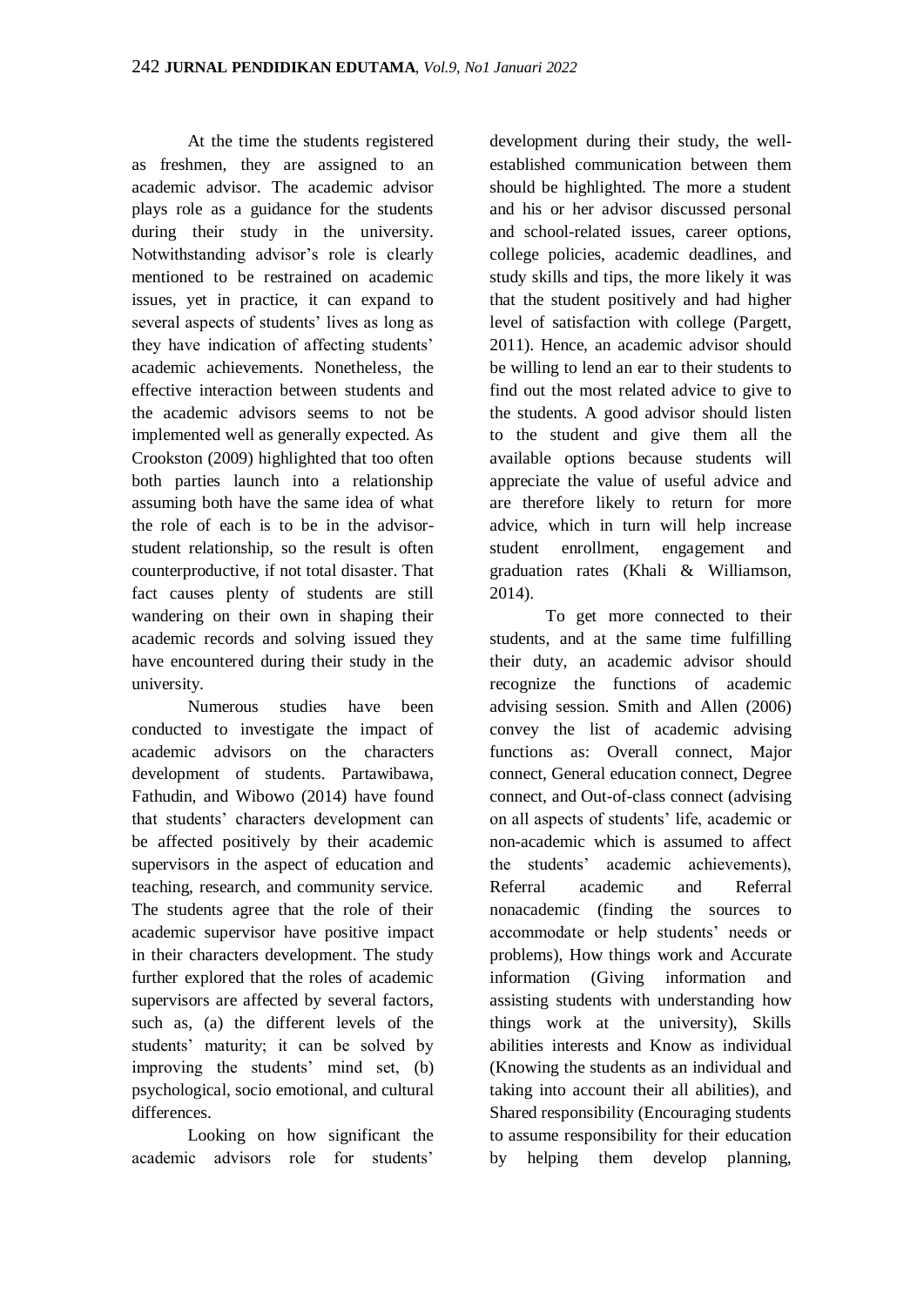problem-solving, and decision-making skills). In a report investigating students' satisfaction on Laporan Survei Kepuasan Layanan (2017), it breaks down the investigated items into more specific, yet similar to the previously mentioned functions of academic advisor, which in general highlighting on whether the academic advisor is accessible, informative, and attentive.

In order to gain the advantages of the academic advising session, both the academic advisor and student need to communicate well and work it together, but it is not an easy task. The academic advisor indicates that students are often shy about sharing their concerns with the faculty members because they may feel intimidated or are concerned that their grade may be affected if they express themselves openly (Khali and Williamson, 2014). The other reason is the student often must go to the advisor to get his sanction or approval. Hence, from the student's view, the advisor controls the relationship as well as any resulting decisions, in spite of the advisor's conscientious efforts to advise and to place the responsibility for decisions on the student. (Crookston, 2009).

Therefore, it is essential for the academic advisor and the students to indicate the desirable academic advising circumstances and find out the challenges they encounter during the process, based on both parties' perspectives. This attempt will help to overcome the obstacles that degrade the effectiveness of academic advising session by understanding the opinion of all related personnel included in the academic advising process.

The research question composed in this research; how was the implementation of academic advising session in a study program in a university in West Sulawesi based on the perspective of both students and academic advisors?

Most previous research tended to get insight for one side of the row, either only the students, or only the academic advising session. This research tried to explore the perspectives form both sides and analyze them to find the common grounds and/or any different poin of views. It is expected that the findings of this research will enrich the comprehension and the expectation from both students and the academic advisors on the role of academic advisor in the university, so that the students can get the most advice and guidance of what they can achieve during their study.

# **RESEARCH METHOD**

To find the general perspective of students and lecturers on the implementation of academic advising session, this research applied descriptive analysis. Questionnaires were distributed to 103 respondents who were in the third semester of the study program. The respondents were all of the third semester students in that program. The questionnaire was composed by adapting the indicators from Smith and Allen (2006) and the Young (2010) to be adjusted to the context of this research's participants. The indicators applied during the development of the questionnaire were: belief, frequency, accessibility, response (Young, 2010), know as individual, how things work, overall connect, major connect, general ed connect, referral academic, referral non-academic, accurate information, out-of-class connect, and shared responsibility (Smith and Allen, 2006). The final output of the questionnaire consists of 19 questions that had been examined for their validity and reliability. Two initial questions were intended to be the introductory questions, followed by 17 more specific question related to the academic advising session. Afterwards, the interview also applied to five of students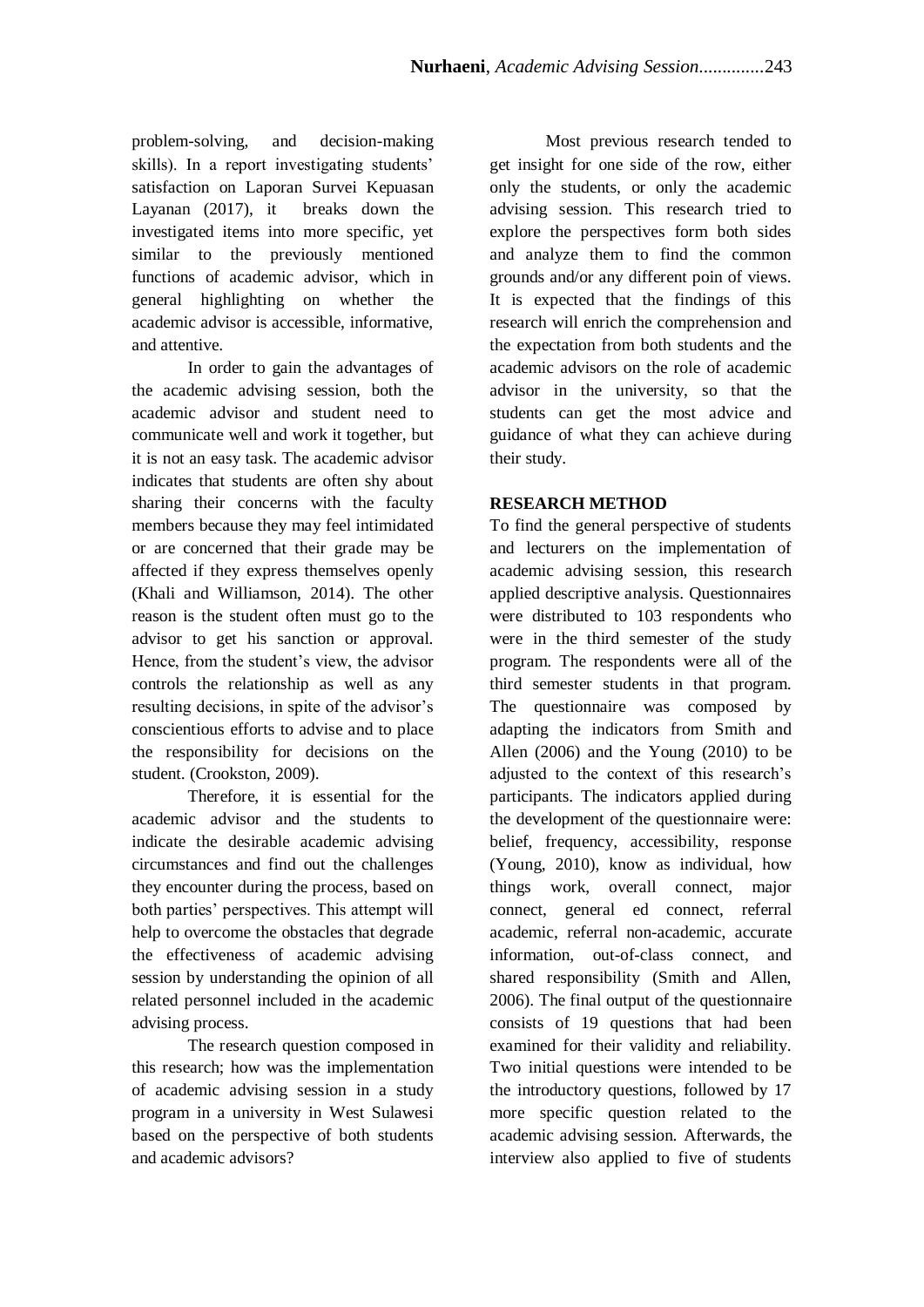respondents to get deeper understanding on their perspective reflected through the questionnaires. Interviews were also applied to collect data on academic advisors' opinion towards the implementation of academic advising session in the study program. The questionnaires were presented in Bahasa Indonesia, which was the native language of the participants. It was also applied during the interview sessions in order to create better understanding between the researcher and the participants.

### **FINDINGS AN DISCUSSION**

The first data collected was from the very initial question about the importance of advising session with the academic advisor. The result displayed a very convincing majority answer.



Chart 1. The Importance of Advising Session

The percentage of students who agreed that advising session was important was 96.12%. It revealed that almost all of them have positive attitude towards the activity. Meanwhile only 0.97%, 1,94%, and 0,97% answered it depends on the situation, not important, and do not know, respectively.

Secondly, they were asked to mention how many times they met their academic advisor for advising session during the last semester. However, contradictive findings were displayed on their answer on the frequency of their advising session.



Chart 2. Frequency of Advising Session in The Last Semester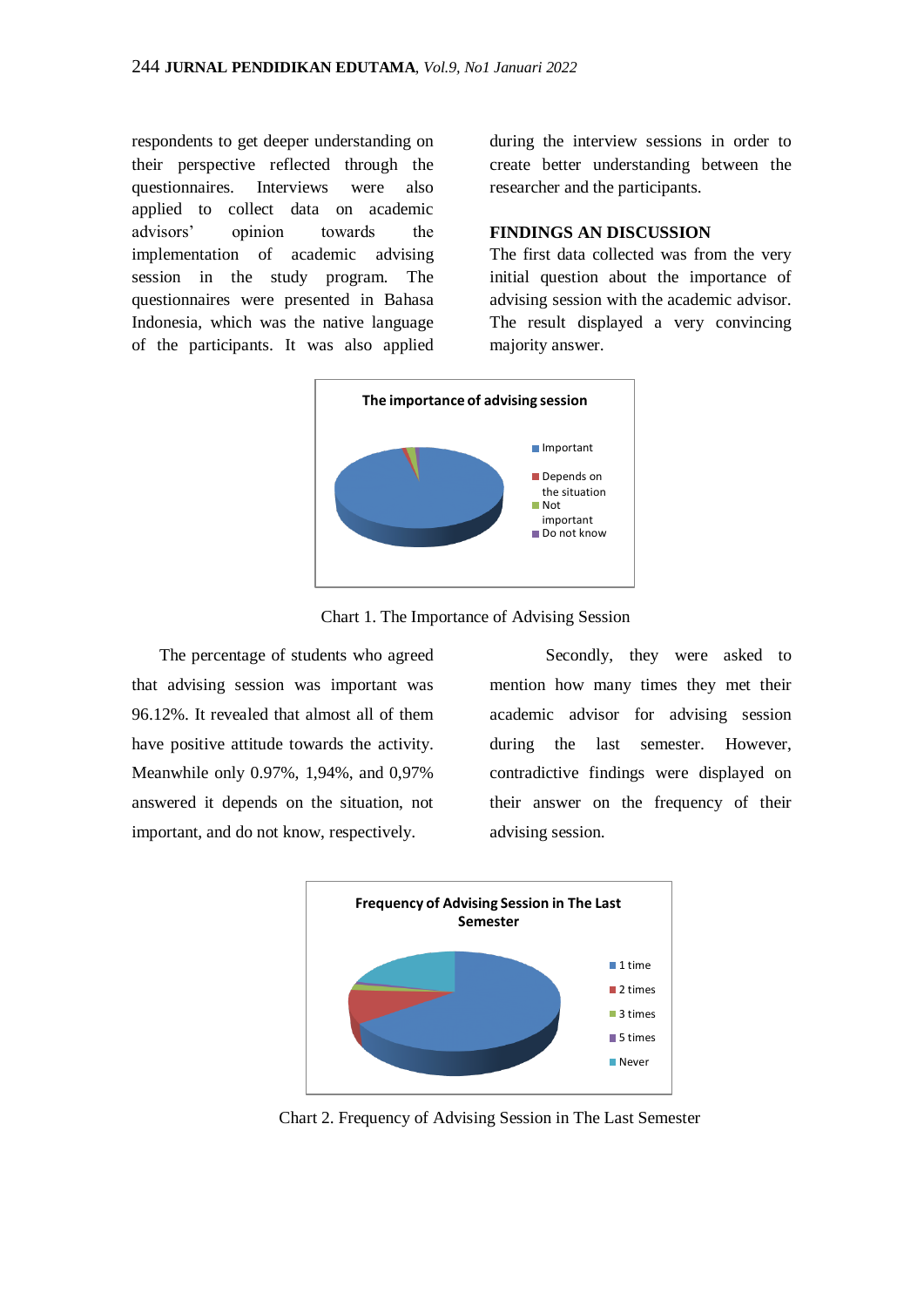Up to 65,05% of the participants met their academic advisor only once during the last semester and 21,35% never even met their academic advisor the whole semester for an advising session. Only 10.68% of the participants did it twice, 1,94% met their advisor three times, and 0,97% met their advisor five times during the last semester. The positive attitude

Tabel 1. Descriptive Statistics Results

towards the academic advising session evidently was not reflected on the students' practice in their real life.

The participants later were given 17 questions about their perception on the advising session process with the academic advisor (AA) that they have been experienced so far. Below are the descriptive statistics results:

| Items |                                                                                                                                             | N   | Minimum | Maximum | Mean   | Std. Deviation |
|-------|---------------------------------------------------------------------------------------------------------------------------------------------|-----|---------|---------|--------|----------------|
| 1.    | The AA is easy to contact (phone,                                                                                                           | 103 | 2.00    | 5.00    | 4.0097 | .69303         |
| 2.    | chat, email, etc).<br>The AA is easy to meet.                                                                                               | 103 | 2.00    | 5.00    | 3.6796 | .85421         |
| 3.    | The AA knows everything related to<br>the study program academic<br>guidance.                                                               | 103 | 2.00    | 5.00    | 3.7379 | .72708         |
| 4.    | The AA comprehends the study<br>program curriculum.                                                                                         | 103 | 2.00    | 5.00    | 3.6990 | .77756         |
| 5.    | Through the AA, I can understand<br>the requirements and what subjects<br>do I need to get my undergraduate<br>diploma.                     | 103 | 1.00    | 5.00    | 3.5437 | .77683         |
| 6.    | The AA is attentive to my concerns<br>and treats me well during the<br>advising session.                                                    | 103 | 1.00    | 5.00    | 3.7864 | .85921         |
| 7.    | The AA answers each of my question<br>related to my education in general.                                                                   | 103 | 2.00    | 5.00    | 3.6796 | .78232         |
| 8.    | If the AA does not find the solution<br>for my concern, she/he will refer me<br>to other related party, who can<br>address my concern.      | 103 | 1.00    | 5.00    | 3.3204 | .78232         |
| 9.    | The AA explains all the requirements<br>for my study at the study program<br>when I was a freshman.                                         | 103 | 1.00    | 5.00    | 3.2427 | .94419         |
|       | 10. The AA encourages me to participate<br>actively in campus activity,<br>internship, or other learning<br>opportunities out of the class. | 103 | 2.00    | 5.00    | 3.5146 | 1.01811        |
|       | 11. The AA care about me as an<br>individual.                                                                                               | 103 | 1.00    | 5.00    | 3.0097 | .79822         |
|       | 12. The AA helps me with my learning<br>difficulties.                                                                                       | 103 | 1.00    | 5.00    | 3.3010 | .84986         |
|       | 13. The AA is very helpful in giving me<br>advice on every problem that I have<br>encountered.                                              | 103 | 1.00    | 5.00    | 3.3010 | .76485         |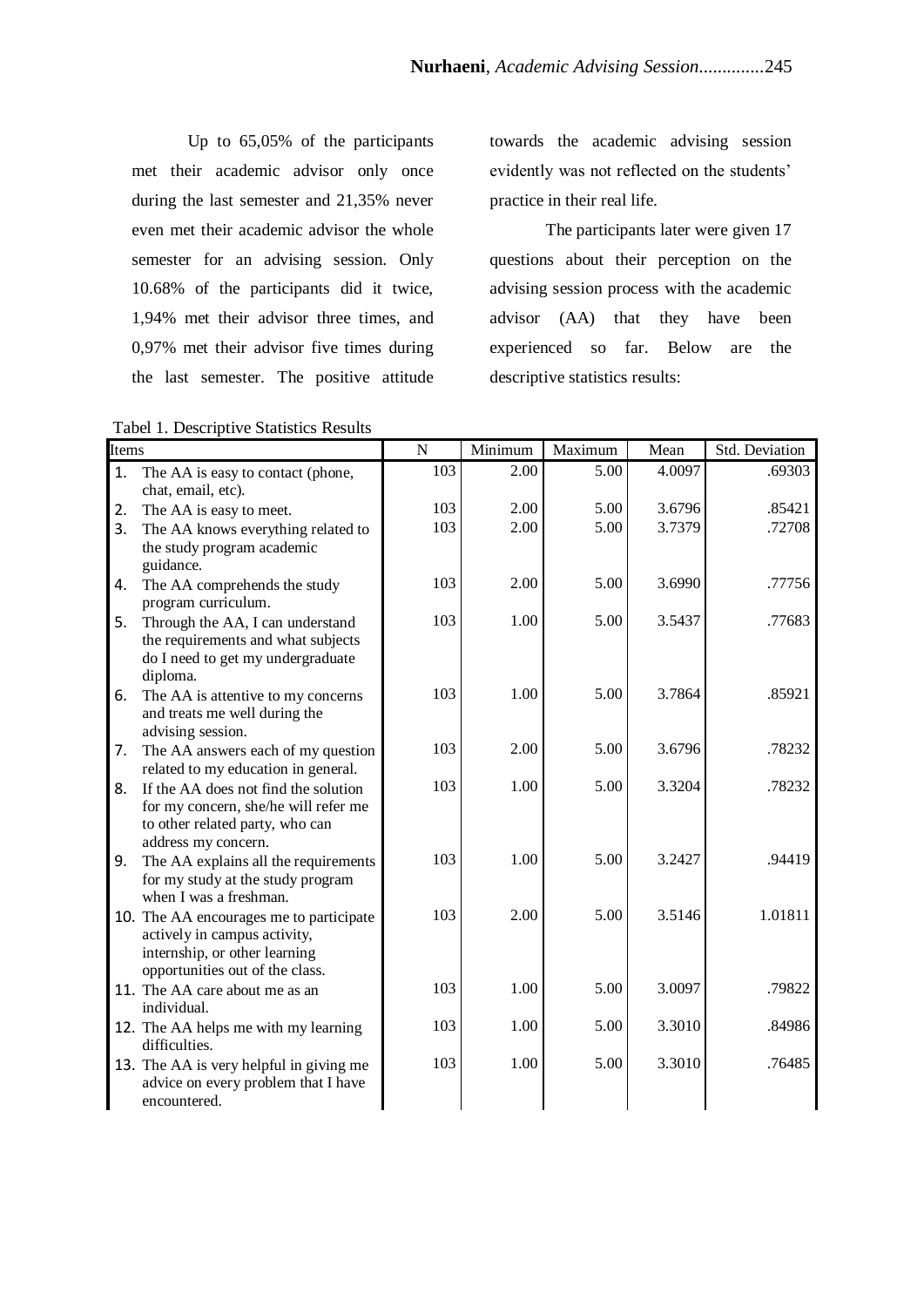|                             | 14. The AA gives me the information<br>about field teaching program,<br>organizational activity, and other<br>activities in my study program. | 103        | 1.00  | 4.00  | 2.8544  | .63258  |
|-----------------------------|-----------------------------------------------------------------------------------------------------------------------------------------------|------------|-------|-------|---------|---------|
|                             | 15. The AA explains her/his expectation<br>to me and I explain my expectation<br>to the AA.                                                   | 103        | 1.00  | 5.00  | 2.9903  | .85744  |
|                             | 16. The AA helps me during my earliest<br>time in transition from high school to<br>the university.                                           | 103        | 1.00  | 5.00  | 2.5825  | .91313  |
|                             | 17. Overall, the AA accommodates my<br>academic needs in this study<br>program.                                                               | 103        | 1.00  | 5.00  | 2.9515  | .86748  |
| Total<br>Valid N (listwise) |                                                                                                                                               | 103<br>103 | 35.00 | 74.00 | 57.2039 | 7.75528 |

The range of mean score of the 17 positive statements on the questionnaire mostly lay between "3" to "2". It reflects that students mostly held their opinion between "in doubt" and "disagree" regarding their perspective towards the process of their academic advising session. It means that during the last semester, their experience on the academic advising session did not meet the level of their expectations. Their perspective towards the effectiveness of the academic advising session was at the average to low level.

Interview session was conducted to confront and to get the clarification on the questionnaire findings. To get more justified data on this topic, interview was conducted to both parties of students and the lecturers. As intended, the interview results revealed some more comprehensible underlying reason represented by the questionnaire's outcome.

The interview focused on the issue of accessibility, advising session topic, and students' expectation. On the accessibility issue, the interviewee mostly agreed that their academic advisors were accessible to contact, represented by their response:

A : "*Yah…. Gampang,"*

#### B: "*Gampang,"*

The interviewees' responses emphasized that there was no problem in contacting their academic advisor so far. They mentioned that contacting their advisor was not difficult and their advisor was welcome during their encounter.

Yet, even though the interviewees admitted that contacting their advisors was not a problem, but meeting the advisors in person was not as easy.

A: "*Biasanya pas mau ketemu bilang ada urusan, ada meeting begitu bu…"*

"….*tapi kemarin itu banyak teman yang sudah kumpul mau bertemu PA tapi PA-nya tidak bisa. Tapi saat PA-nya kayak free, tapi mahasiswa lagi yang (tidak bisa…"* B: *"Kalau sebagai PA jarang sekali ketemu,"*

"*Mungkin karna kesibukan."* C : *"Tidak. Never. Karna kesibukannya jadi tidak pernah menemui kami."* D : *"Gampang (ketemu)."* E : "*Selama ini baik. Setiap kali datang selalu melayani kita dengan baik,"*

Three out of five interviewees admitted that it was quite challenging to meet their advisor in person. They assumed the advisor might be busy, but they also admitted that sometimes when the advisor was available for advising session, the interviewee was not. Yet, two of the interviewees mentioned that they had no problem in scheduling to meet their academic advisors in person.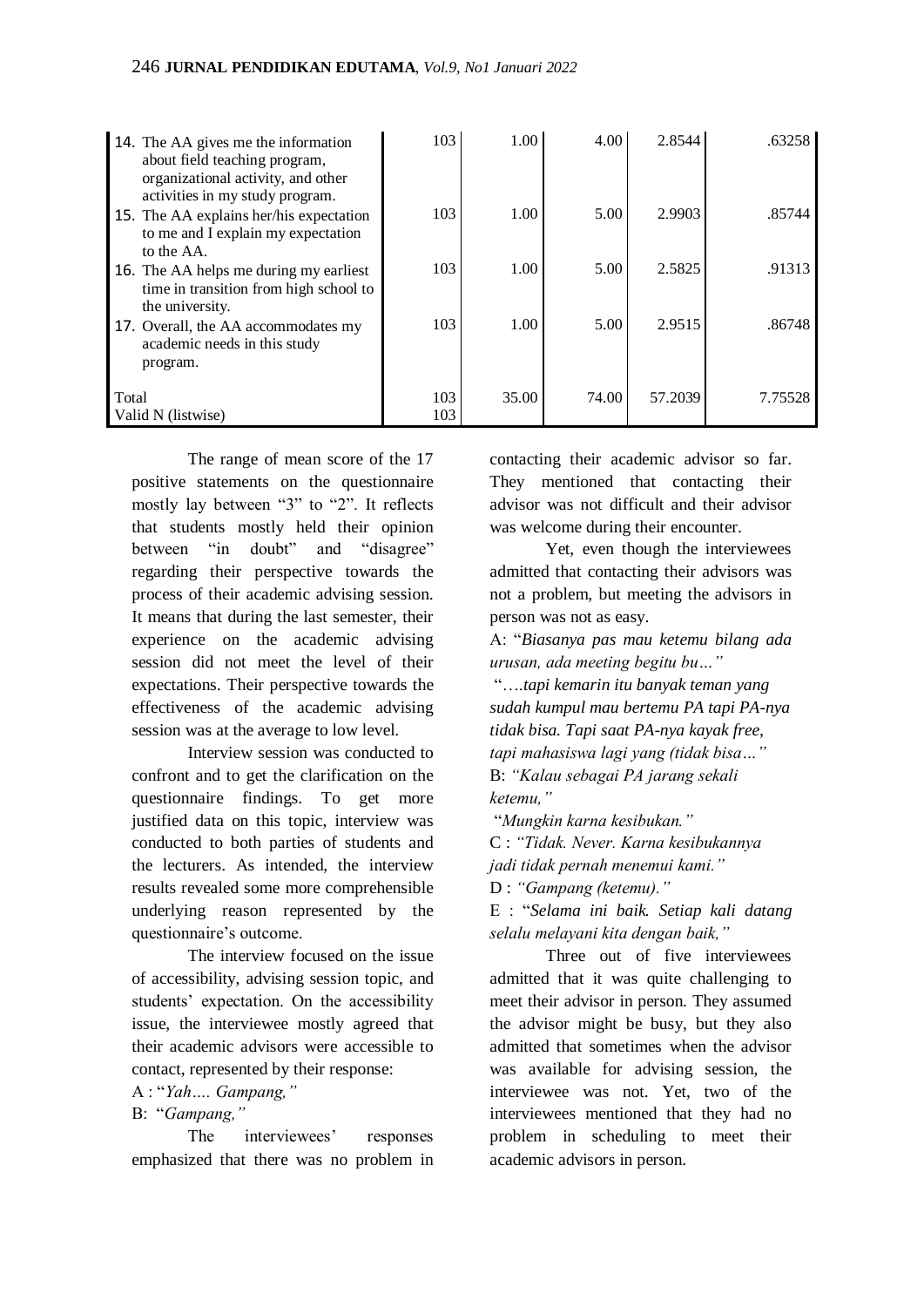A follow up question was posed particularly to those who rarely met their academic advisor. The question focused on which party was lacking initiative to hold the advising session.

A: *"Kayaknya dua-duanya, Bu…"*

B: *"Dua-duanya,"*

C: *"Dua-duanya. Karna kita juga memiliki kesibukan masing-masing,"*

E: *"Saya kira siapa yang perlu dia menghubungi…"*

*"Untuk selama ini kita (mahasiswa) selalu biasanya perlu,"* 

Three of the interviewees assumed that both parties were lacking initiative to hold the advising session. They mentioned about having their own scheduled activity might be the reason of the issue, meanwhile one interviewee emphasized that students, who most of the time in need for the session, should be the one to have the initiative.

Regarding the advising session topic, the interview data revealed the most frequent topic the interviewees and their advisor discussed during the academic advising session.

A: *"Kalo saya cuma urusan KRS," "Cuma mata kuliah,"*

B: *"Tidak (di luar topik KRS),"*

C: *"Tidak pernah (di luar topik KRS). Tanda tangan…pulang…"*

D: *"…membahas tentang nilai, tentang mata kuliah yang ideal untuk diprogram juga dibahas, dan juga membahas beasiswa."*

E: *"…masalah apa itu, nilai yang tidak cukup, jadi agak-agak mempertimbangkan. Harus melaporkan ke ini dulu, bagaimana pendapatnya, apa bisa diselesaikan masalah nilai yang kurang ini."*

Three of the interviewees mentioned that their advising session was only about the study plan for the next semester which was also part of a document that needed to be signed by the advisor in

each semester. Meanwhile two of them admitted that their advising session not only discussing about the study plan for the next semester, but also about their grades and scholarship. Finally, the interviewees were asked about the expectation towards their advisors for the coming future.

A: *"…harapanku sama PA, ya lebih dekat lah sama mahasiswa bu…"*

B: *"...lebih ditingkatkan lagi perhatiannya kepada mahasiswa yang diberi, yang dibimbing…"*

C: *"Lebih aktif dalam urusan mahasiswa yang dibimbing."*

D: *"…harapannya, PA-nya lebih komunikatif…"*

E: *"…PA ini bisa apa namanya, sering berkomunikasilah sama mahasiswanya yang dibimbing…"*

All of the interviewees answered similarly towards the question regarding their expectation on their academic advisors. Their answers insisted on more communication and closer connection between academic advisors and the students. This data exposed a room for better development in relation to the relationship between advisors and their students since it was revealed to be the most prevalent issue among the students.

To have more justified data, the interview was also conducted with the academic advisors. Getting the perspective form both involved parties in this topic would bring more clarity in the findings. Furthermore, it would discover whether both students and academic advisors were at the same boat on this topic.

There were four academic advisors as the interviewees for this research. After analyzing the transcript of the interviews, the findings of the academic advisor interviews fell onto several particular parts:

Firstly, all of the advisors agreed that their role was bigger than just signing the study plan documents, but most of the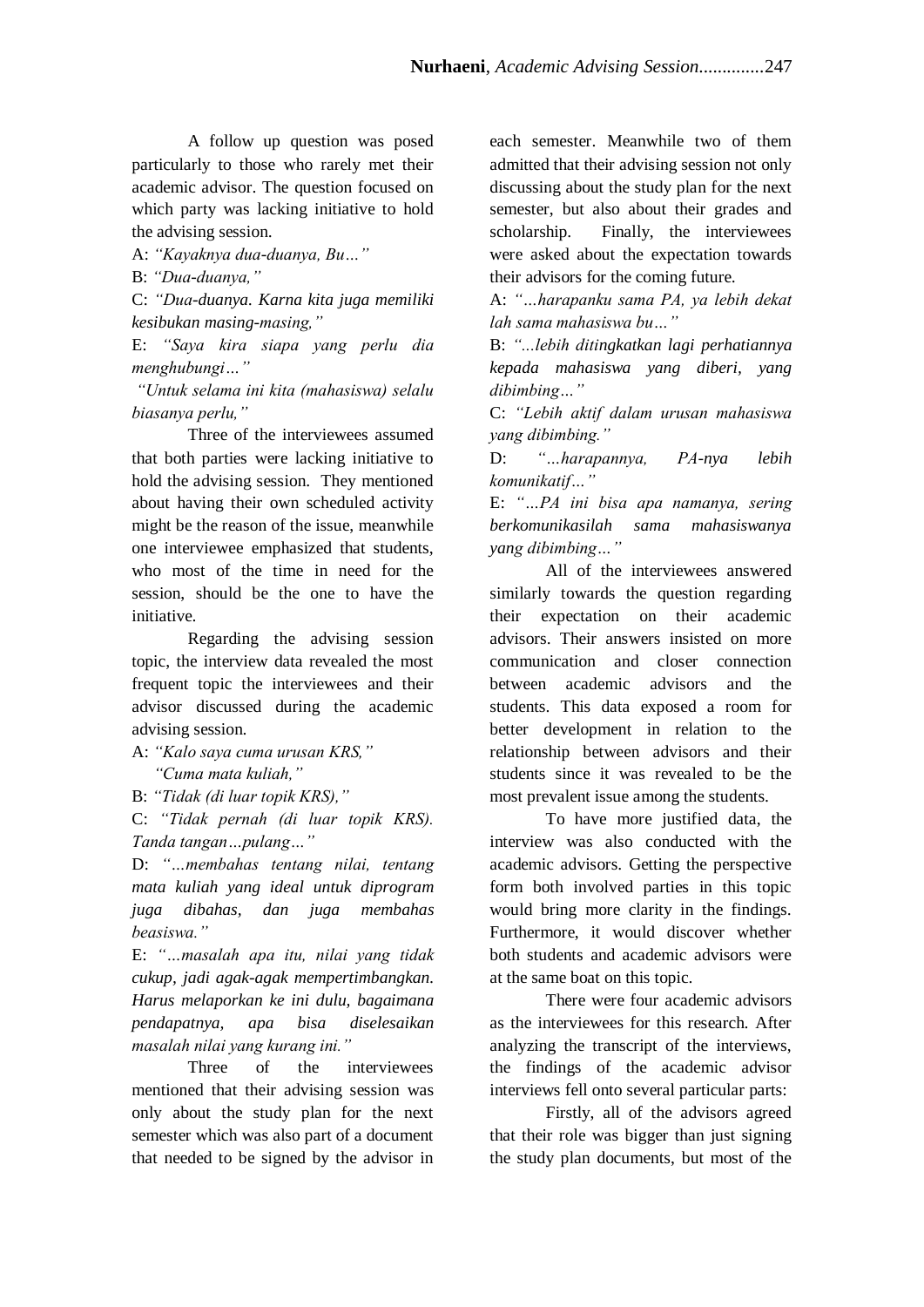students did not take advantage on the benefits to have the academic advisors. Mostly the students came to see them only for the study plan document, and some even contacted them on the day or at the night before the study plan document submission deadline.

Secondly, all of the academic advisers that were interviewed admitted that the academic advising session so far was not as effective as they had hoped to be. Students' ignorance could be one of the causes. Even though they had been introduced to their academic advisors during their freshman year, and the role of advisors had been explained to them, most of them were still confused and reluctant to ask for further clarification. In consequence, they lost the advantage of advisors' guidance during their study. The advisors also observed that their students might still in doubt or feeling anxious whether they would seem to cross the line when reaching out to their advisors. Another main factor mentioned by the advisors was lacking of motivation. Most of their students were not aware of how important their time at the university in terms of shaping their future. The advisors expected the students to have plans about their study at that time, about the activities they could join to expand their competences and the plans for their future, so the students could be motivated to meet the advisors for some advice related to the topics. Yet, that idea rarely happened.

Next the advisors were asked about what efforts they had done to boost students' interest to meet them. The advisors explained that they did encourage the students to have more advising session in some ways, such as creating a chat group, announcing the schedule for in person meeting, and doing individual approach. These strategies did affect a number of students to come for advising

session, but still not to the level that the advisors aimed for.

Finally, the advisors were asked to deliver their expectation for future advising session with their students. To this question, the answers from the advisors were quite similar to the students' answers. They advisors hoped to create more productive connection with their students in the coming future, so they would be able to support the students in achieving their academic success. In addition, the advisors emphasized about the importance to have an academic advising guideline book that could help the advisors and students to track their discussion progress during the students' study at the university.

Looking at the findings at this research, it displayed that most students did not have frequent meetings with their academic advisors. The biggest number of them only had meeting once during a semester, even a number of students never met their academic advisors for the whole semester. Mostly the students and their advisors only talked about the study plan document for the coming semester. This frequency fact can be described as bad if the effectiveness of advising session merely based on the frequency. Yet, that belief can lead to a misleading conclusion since students' needs are different. There is a possibility that some students do not need frequent meetings with their academic advisors. Some students who already got the vision on what they want to do possibly do not need much help for the advisors. The ones that should get more concerned about are the students who do not figure out what they want to do and do not know where to seek for advice (Khalil & Williamson, 2014).

One of the common grounds found during the interview with the students and advisors was that the advising session was not yet as effective as what they had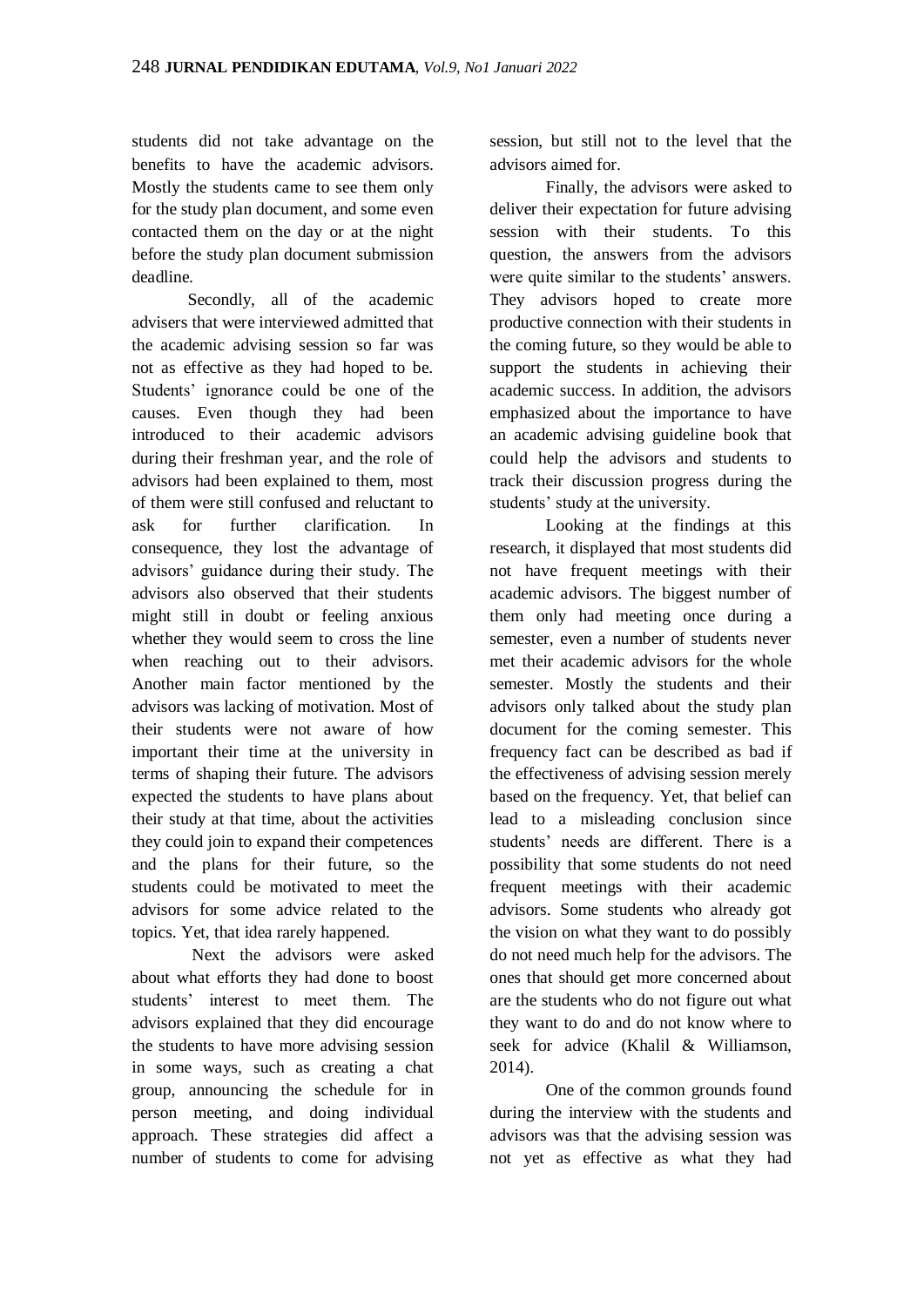expected yet. The lack of initiative to hold the meeting was agreed as one of the causing factors. Both parties agreed that overlapping schedules made it difficult to hold a frequent advising session. (Aydin, Güneri, Eret, and Yildirim (2019) highlighted the main reasons for –advisorsnot seeing the advisee more often might be the lack of time, workload, and the high number of advisees. Meanwhile in this research it revealed that not only the advisors, but also the students had their fair share in halting the advising session due to schedule conflict.

Furthermore, the advisors delivered their perspective on what other cause contributed to the ineffectiveness of the advising session, which is lack of motivation. The advisors believed that students' did not have high motivation to inquire an advising session due to lack of understanding on what advisors' role, the feeling that their advisors' was unapproachable, and lack sense of responsibility to their own study and their future in general. Therefore, (Aydin, Güneri, Eret, and Yildirim (2019) proposed that developmental model should be embedded into the advising system in the institution, such as assessing the students' own need, require them to take responsibility for their academic progress, take interest on their daily social interaction, and having a meeting to discuss all related issues such as their goals and future plan.

Another similar perspective from students and advisors was regarding their expectation towards the advising session process in the future. All of them were hopeful for a closer connection and more frequent communication between students and their advisors. The students particularly insisted that advisors should take more initiative to encourage them for having academic advising session. As Drake

(2011) agreed that being academic advisors is about building relationships with the students. The advisors should actively play they role to provide support and help for students, and one of students' difficulties is maybe being reluctant to meet their advisors for various reasons. Advisors are supposed to brand themselves to be approachable to their students. When students regarded their advisors more approachable, their satisfaction increased Aydin, Güneri, Eret, and Yildirim (2019). It will lead them to be more open to the advising session.

## **CONCLUSION**

The participants in this research admitted that the advising session they had so far was not yet as effective as what they wanted. Most of the students only met their academic advisor once during the previous semester and the most frequent topic discussed during their meeting only about the study plan document for the coming semester. Overlapping schedule and lacking of students' motivation were indicated as parts of the causes that students did not frequently meet their academic advisors. For a more effective advising session in the future, the students and advisors were similarly insisting on better relationship for a good advising session. They expected that both parties would create closer connection and more communication.

## **REFERENCES**

- Crookston, B. (2009). A Developmental View of Academic Advising as Teaching. *NACADA Journal, 29*(1), 78-82.
- (2017). *LAPORAN SURVEI KEPUASAN LAYANAN.* UIN SYARIF HIDAYATULLAH JAKARTA.